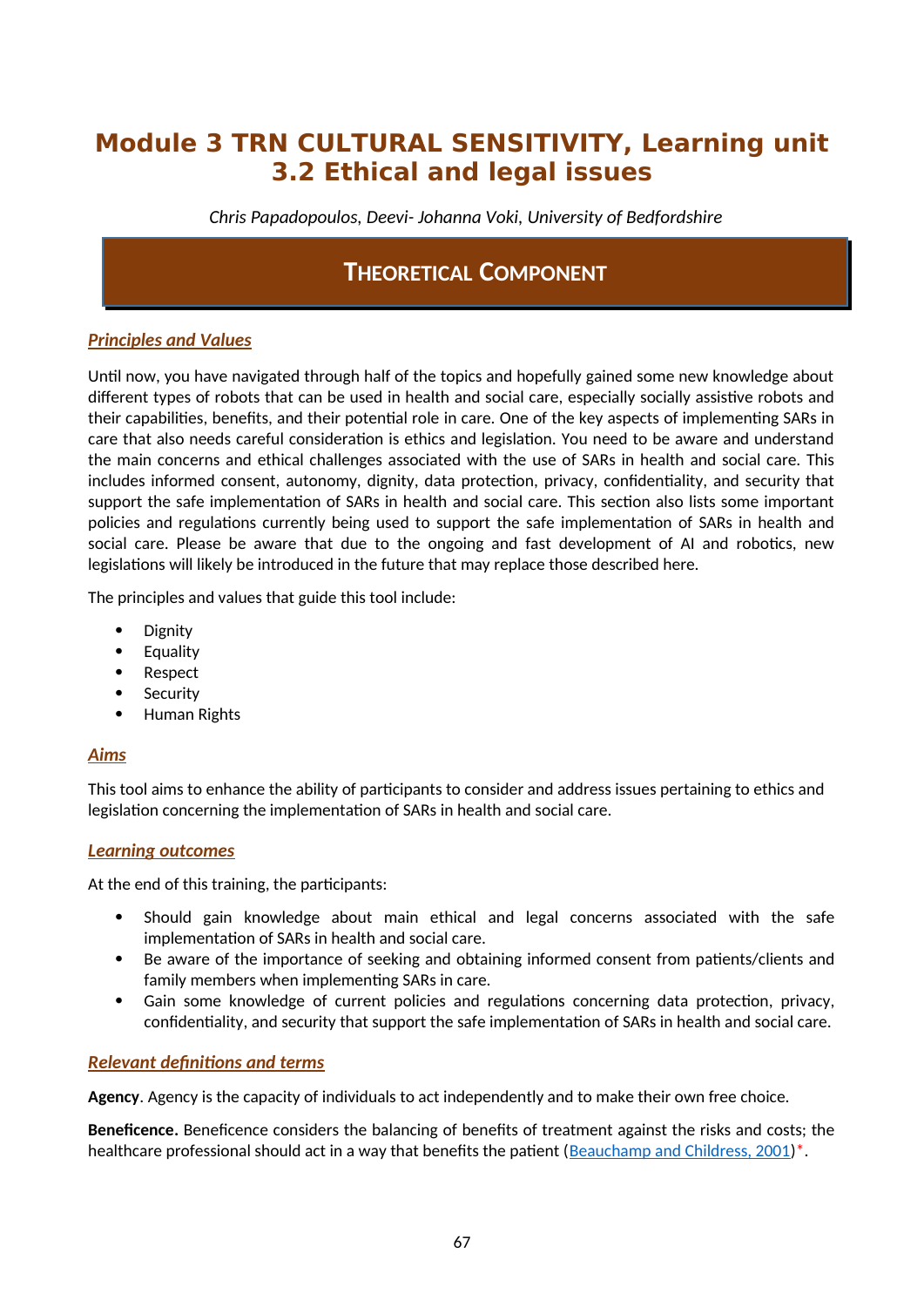**Ethics of Artificial Intelligence**. The ethics of technology specific to robots and other artificial intelligence beings concerns the moral behaviour of humans as they design, construct, use, and treat artificially intelligent beings, and the moral behaviour of artificial moral agents ([Ranschaert et al. \(eds.\), 2019\)](https://link.springer.com/content/pdf/bbm%3A978-3-319-94878-2%2F1.pdf).

The **Individual.** All individuals have inherent worth within themselves as well as sharing the fundamental human values of love, freedom, justice, growth, life, health and security ([Papadopoulos 2006, p.10](https://books.google.co.uk/books?id=sipVCwAAQBAJ&printsec=frontcover&hl=et#v=onepage&q=compass&f=false)).

**Isaac Asimov's Three Laws**. Isaac Asimov (1920–1992) was a science fiction author and formulated the Three Laws of Robotics which continues to influence researchers in robotics and AI.: "(1) A robot may not injure a human being. (2) A robot must obey orders, unless they conflict with law number one. (3) A robot must protect its own existence, as long as those actions do not conflict with either the first or second law". [\(Ranschaert et al. \(eds.\), 2019, p 354](https://link.springer.com/content/pdf/bbm%3A978-3-319-94878-2%2F1.pdf)).

**Justice.** distributing benefits, risks and costs fairly; the notion that patients in similar positions should be treated in a similar manner ([Beauchamp and Childress, 2001](https://link.springer.com/article/10.1007/s00417-014-2676-5))\*.

**Non-maleficence.** avoiding the causation of harm; the healthcare professional should not harm the patient. All treatment involves some harm, even if minimal, but the harm should not be disproportionate to the benefits of treatment ([Beauchamp and Childress, 2001](../../../../../../../../C:/Users/anton/AppData/Roaming/Microsoft/Word/Justice.%20distributing%20benefits,%20risks%20and%20costs%20fairly%3B%20the%20notion%20that%20patients%20in%20similar%20positions%20should%20be%20treated%20in%20a%20similar%20manner%20(Beauchamp%20and%20Childress,%202001)))\*.

**Respect for autonomy.** Respecting the decision-making capacities of autonomous persons; enabling individuals to make reasoned informed choices ([Beauchamp and Childress, 2001\)](https://link.springer.com/article/10.1007/s00417-014-2676-5)\*.

#### *What the research says*

- **Boada, J., P., Maestre, B., R. and Genís, C., T. (2021) The ethical issues of social assistive robotics: A critical literature review.** *Technology in Society* **Volume 67, 101726.** Although SARs are expected to significantly contribute to care practice, numerous ethical challenges have been raised. In this critical literature review, which includes 56 research publications, ethical issues of SARs were categorized into three main thematic groups: Well-being, Care, and Justice. According to the analysis, the most often mentioned ethical themes were Privacy /Data Control, Deception, and Autonomy (all subthemes under 'Well-being'). Some other examples of ethical concerns were discussed in the following subthemes: 'loss of human contact', 'safety', 'emotional attachment', 'unauthentic intersubjectivity', 'freedom', 'objectification', 'human-human relationships' etc. Available [here](https://www.researchgate.net/publication/354236321_The_ethical_issues_of_social_assistive_robotics_A_critical_literature_review).
- **Battistuzzi, L., Sgorbissa, A., Papadopoulos, C., Papadopoulos, I., & Koulouglioti, C. (2019). Embedding Ethics in the Design of Culturally Competent Socially Assistive Robots, 1996–2001.** This article describes how a research ethics training module for the project CARESSES- —an international multidisciplinary project that aims to design and evaluate the first culturally competent SAR for the care of older adults- was developed. The article also includes an overview of ethical issues related to conducting research with SARs and older adults in care homes. For instance, concerning autonomy, authors note that SARs can promote and maintain autonomy as they can offer suggestions and encourage users to carry out tasks on their own and care for themselves. However, it is highlighted that assistance from SARs should always be limited to what is required and beneficial to the care recipient. Available [here](https://www.researchgate.net/publication/330592161_Embedding_Ethics_in_the_Design_of_Culturally_Competent_Socially_Assistive_Robots).
- **Sharkey, A., & Sharkey, N. (2010). Granny and the robots: Ethical issues in robot care for the elderly. Ethics and Information Technology, 14(1), 27–40.** This article raises and discusses ethical concerns associated with the use of robots in older adults' care. Authors explore the following concerns: 1) the potential reduction in the amount of human contact; 2) an increase in the feelings of objectification and loss of control; 3) a loss of privacy; 4) a loss of personal liberty; 5) deception and infantilisation; 6) the circumstances in which elderly people should be allowed to control robots. Available [here.](https://www.researchgate.net/publication/226452328_Granny_and_the_robots_Ethical_issues_in_robot_care_for_the_elderly)
- **Ienca et al. (2018) Ethical Design of Intelligent Assistive Technologies for Dementia: A Descriptive Review, Science and Engineering Ethics 24(3)** This systematic literature review discusses ethical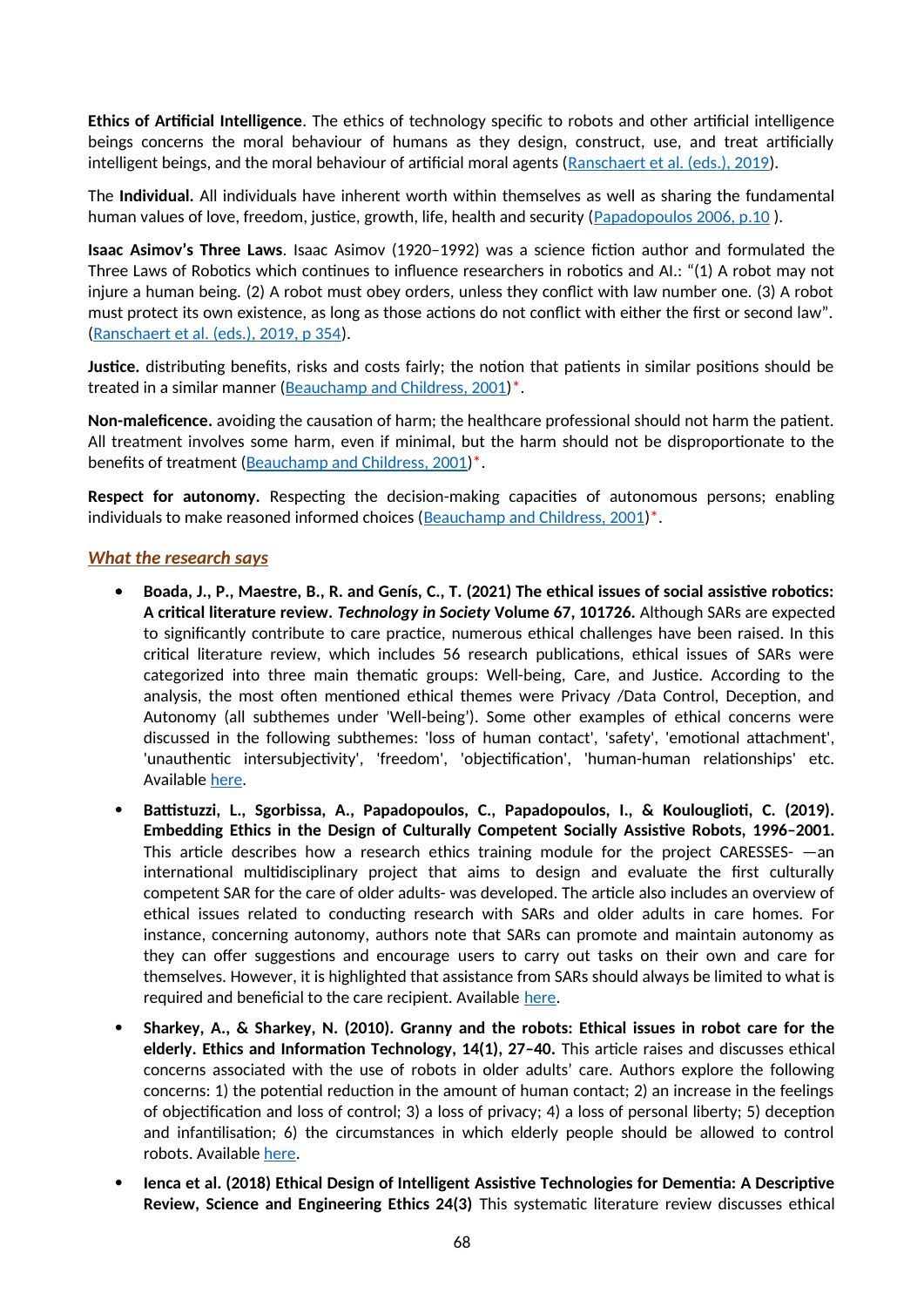considerations and explores the use of Intelligent Assistive Technology (IAT) in care, specifically their design in relation to ethical values. Results showed that IATs are not designed to take into account ethical values and considerations in many cases. Issues such as justice, equality, privacy, and security were found to be the most ignored. It is highlighted that to successfully implement these technologies in care and improve the lives of care recipients, ethical evaluations need to be incorporated in products. Available [here.](https://www.researchgate.net/publication/319989485_Ethical_Design_of_Intelligent_Assistive_Technologies_for_Dementia_A_Descriptive_Review)

- **Laitinen, A., Niemelä, M. and Pirhonen, J. (2019) Demands of Dignity in Robotic Care: Recognizing Vulnerability, Agency, and Subjectivity in Robot-based, Robot-assisted, and Teleoperated Elderly Care, Society for Philosophy and Technology Quarterly Electronic Journal 23(3).** The authors of this research article discuss the subject of older adults' dignity concerning robotic care, specifically if robotic care maintains or ignores human dignity in the care of older adults. It is concluded that the answer depends 'on the institutional and cultural settings whether positive or negative effects dominate' (p 391). Available [here](https://www.researchgate.net/publication/337712795_Demands_of_Dignity_in_Robotic_Care_in_advance_Recognizing_Vulnerability_Agency_and_Subjectivity_in_Robot-based_Robot-assisted_and_Teleoperated_Elderly_Care).
- **POSTnote nr 591 (2018) Robotics in Social Care.** In the UK, POSTnotes (briefing notes) are created regularly about scientific subjects to inform members of the Parliament. This POSTnote addresses the use of robotic technology in social care and explores also the main ethical, social and regulatory challenges to its use in social care. Available [here](https://post.parliament.uk/research-briefings/post-pn-0591/).

## *What do national legislation and international/European treaties and conventions say on the topic?*

- **International Organization for Standardization (ISO) (2014) ISO 13482:2014 Robots and robotic devices.** This is a regulation about safety requirements for personal care robots. It addresses hazards that are associated with the use of personal care robots and provides requirements to reduce the risks to an acceptable level or eliminate the risks entirely. Available [here.](https://www.iso.org/obp/ui/#iso:std:iso:13482:ed-1:v1:en)
- **European Parliament, Committee on Legal Affairs (2017). Report with recommendations to the Commission on Civil Law Rules on Robotics.** Among other aspects, this report deemphasizes the role of Asimov's rules on robotics, which are known by the public but have no scientific or technological relevance. Under General Principles, this document states that Asimov's rules may be regarded as being directed at the designers, producers, and operators of robots since those laws cannot be converted into machine code until robots become or are made self-aware. Available [here](https://www.europarl.europa.eu/doceo/document/A-8-2017-0005_EN.html).

## **PRACTICAL COMPONENT**

## *Learning Activities*

Activity 1: A case study with reflective questions

- After reading through the terms and definitions section and navigating through the 'what research says' and 'what international/... treaties say' chapters, read the results section of the research article available [here](https://www.researchgate.net/publication/354236321_The_ethical_issues_of_social_assistive_robotics_A_critical_literature_review) if you have not done so yet. The article is Boada, J., P., Maestre, B., R. and Genís, C., T. (2021) The ethical issues of social assistive robotics: A critical literature review. *Technology in Society* Volume 67, 101726.
- Using the knowledge from your learning, read the following case study and reflect on the following questions:
	- o What ethical issues can you identify in this case?
	- o What actions could you have taken to prevent these issues from occurring?
- Create a post with your answers and share it on the discussion board of the social platform for collaborative learning.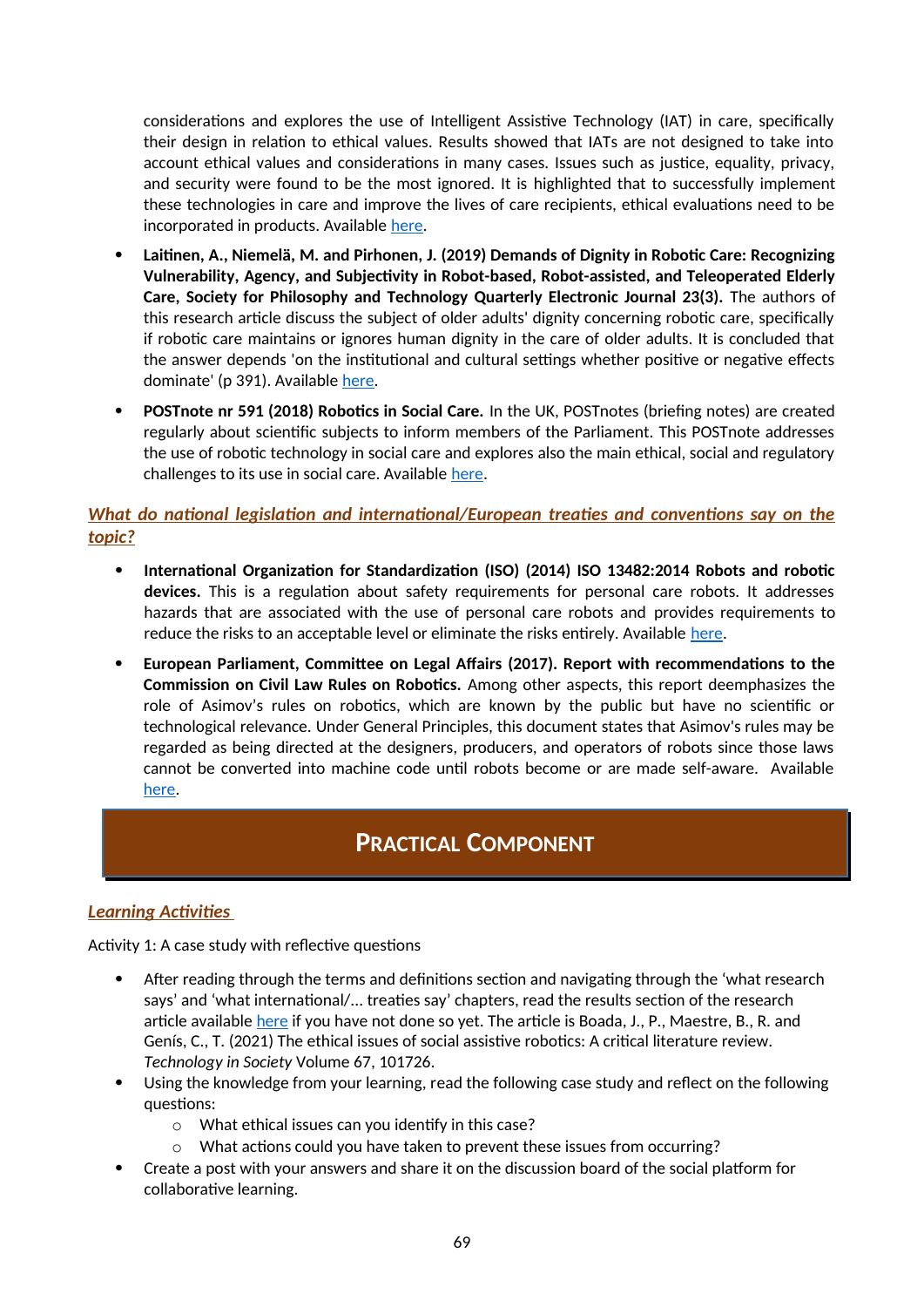- Resources needed: [scientific article,](https://www.researchgate.net/publication/354236321_The_ethical_issues_of_social_assistive_robotics_A_critical_literature_review) case study, social platform for collaborative learning.
- Duration of activity: 30 minutes

#### *Case study*

You are working as a permanent carer in a long-term care home for older adults who require physical and mental health care support. Arnold is a new member of the caring home. Since he arrived 2 weeks ago, he has not been very social and tends to spend most of his time taking a nap in the recliner chair. The night shift carers inform you that Arnold is usually awake during the night, laying in his bed and falling asleep right before morning activities begin. You soon learn that Arnold often had visitors and was much more social, but that changed when a recent pandemic occurred. Arnold's son informs you that his dad enjoyed doing word puzzles when he was in the previous home. The only thing Arnold seems to participate in is to join other residents to have a traditional Sunday roast in the dining hall.

You decide to ask Arnold if he would like to spend some time with one of the home's socially assistive robots. You think the robot would keep Arnold awake during the day by helping Arnold contact his family and friends and also do word puzzles. You believe that this could help him sleep during the night as well. You also hope that it might be a useful way for him to connect with other residents in the new home. At first, Arnold disagrees and is reluctant to meet with the robot, but you strongly feel that he could benefit from it, so you bring him a social robot that begins to converse with Arnold in the privacy of his own room.

Next week, when you return to work, Arnold seems more active during the daytime. You chat with him about the robot and ask if he has enjoyed the time spent with the robot. Arnold replies, "Well, actually yes. He is very smart. I can do all kinds of puzzles with him, and he helps to call my son. If only I could keep him here all the time. They keep taking him away from me." Later your colleague mentions that Arnold missed the Sunday roast and instead stayed in his room to have dinner. If you ask Arnold about this, he says he was too busy doing the puzzles with the robot and didn't want to quit before he finished.

Activity 2: The importance of privacy

- Please watch the following video on Youtube.com where social robot Pepper is interacting with a human. The video shows different versions of Pepper's response when the dilemma of privacy occurs (available [here](https://www.youtube.com/watch?v=Udwf-9iwmvY&ab_channel=AmitKumarPandey), 2 minutes).
- After watching, reflect on the video using your learning and knowledge. Think about the following questions and create a post on the social platform for collaborative learning about your views on privacy and given video and post it on the discussion board. Have you ever had a situation when someone disregards your privacy? How did it make you feel? Why do you think privacy is important to us? Which response do you think is best when Marco is alone and when Marco is with guests? Why? Do you think there are situations where privacy can/should be intruded on in your own workplace? If yes, give examples. Do you think this only applies when there is human-human interaction or also for human-robot interaction?
- Read answers from other participants and reflect on their thoughts.
- Resources needed: [Youtube video,](https://www.youtube.com/watch?v=Udwf-9iwmvY&ab_channel=AmitKumarPandey) social platform for collaborative learning.
- Duration of activity: 15minutes.

## **ASSESSMENT COMPONENT**

#### *Assessment Activities*

#### Activity 1: Quiz

Go to the following [address](https://www.goconqr.com/en-US/quiz/36798013/iene-10-learning-unit-3-2-assessment) and complete the quiz.